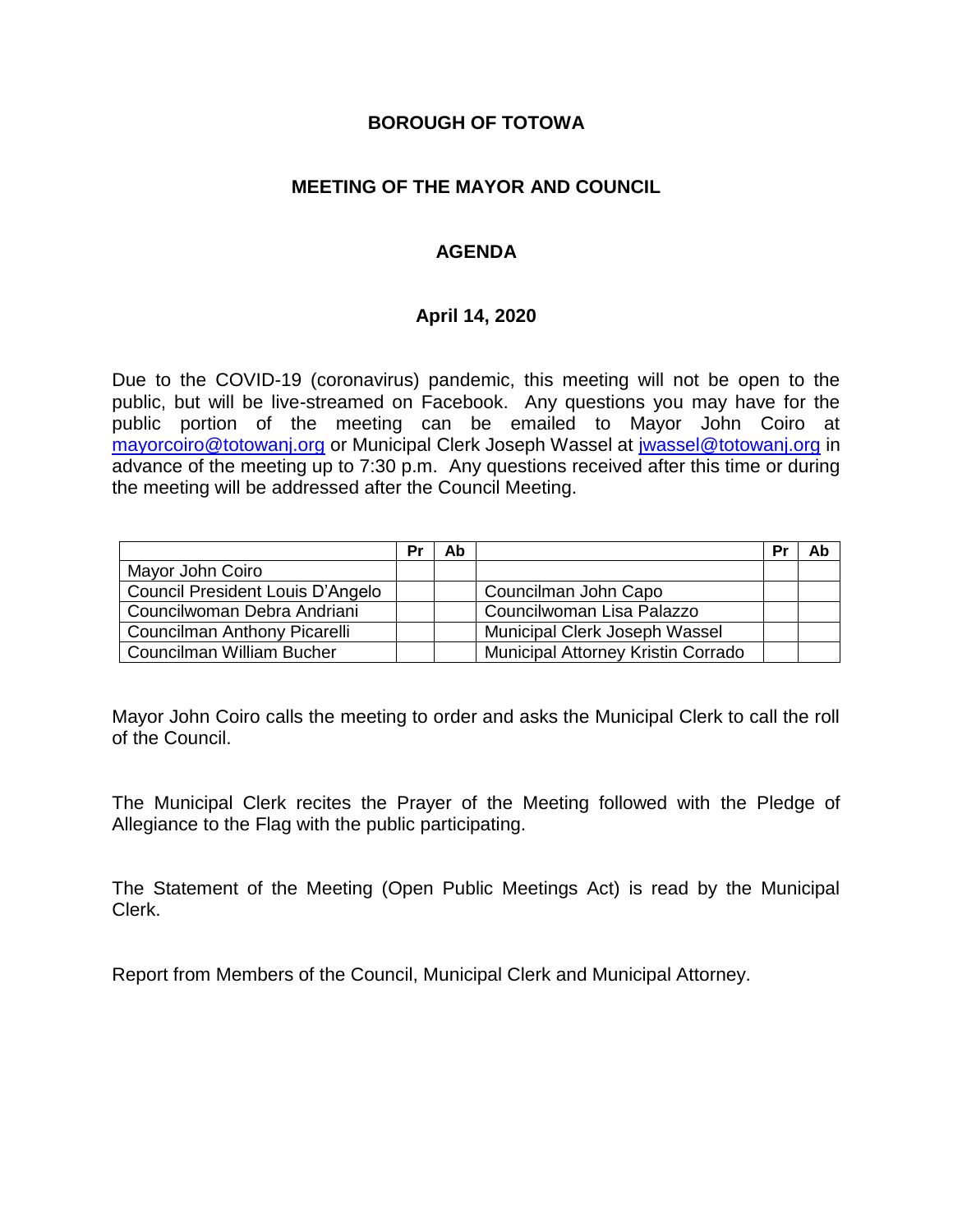Minutes of the Mayor and Council for the meeting of March 24, 2020.

### **COMMITTEE ON FINANCE: PICARELLI, D'ANGELO, CAPO.**

Resolution No. 2020-09 for the payment of bills.

Resolution authorizing the Treasurer to issue refunds to various property owners pursuant to State Tax Court judgments.

Resolution to effectuate the redemption of Tax Sale Certificate Number 18-00006 for 685 Riverview Drive, Block 173, Lot 9.

Resolution authorizing a tax refund for Richard Santamaria, 156 Sandra Drive, Block 164, Lot 1 due to a 100% Exemption for a 100% permanent and total disability.

Payment of the 2<sup>nd</sup> Quarter 2020 Budget Allotment to the Borough of Totowa Public Library in the amount of \$197,963.

### **COMMITTEE ON PUBLIC SAFETY: D'ANGELO, CAPO, BUCHER.**

Grade increase for Patrol Officer Damian DiIorio from Probationary Patrol Officer to Grade 8 Patrol Officer.